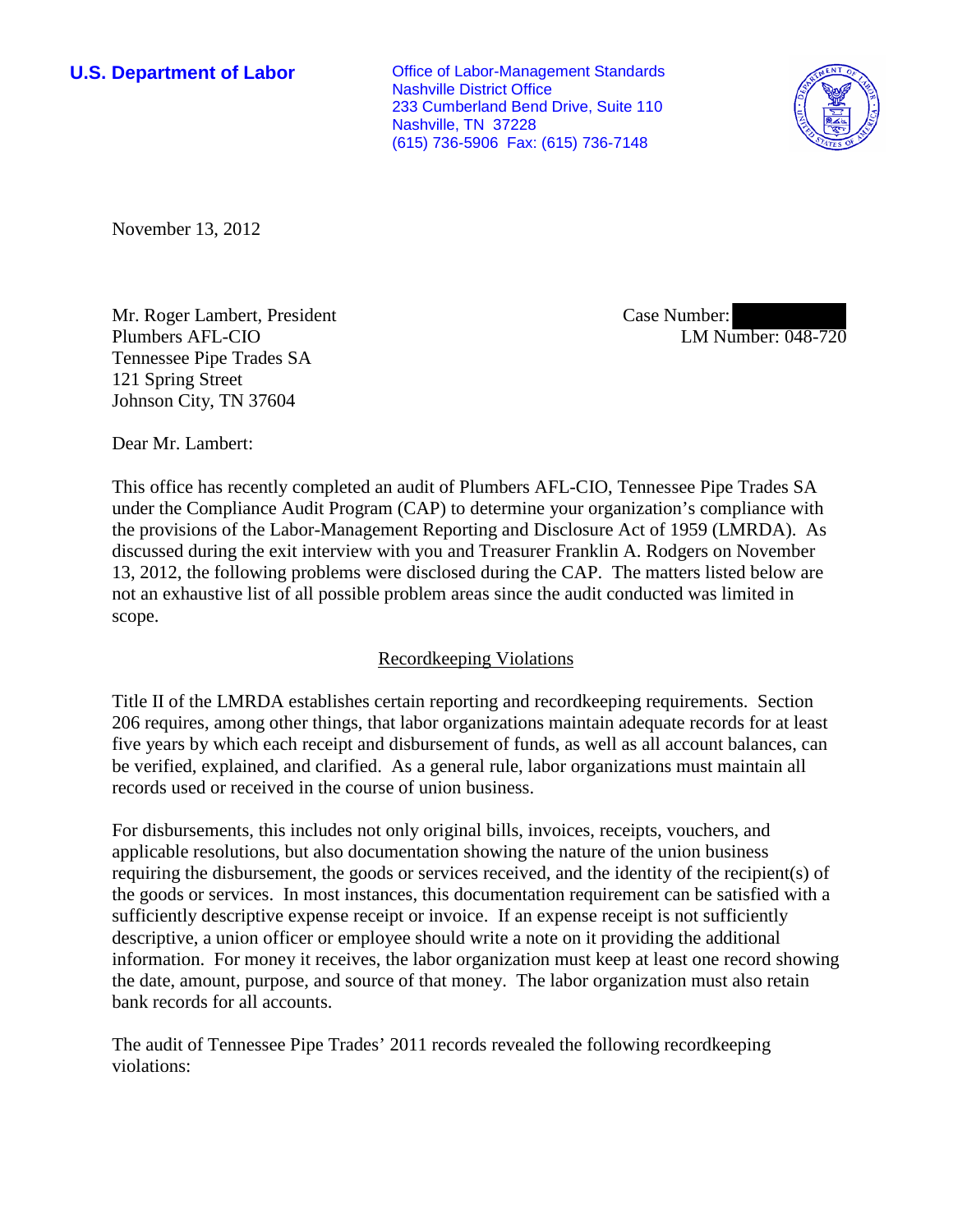Mr. Roger Lambert November 13, 2012 Page 2 of 5

1. Credit Card Expenses

Tennessee Pipe Trades did not retain adequate documentation for credit card expenses incurred by union officers and employees totaling at least \$6,407.52. For example, union officers and employees charged at least \$6,031.53 in lodging expenses and \$375.99 in fuel expenses to the union's credit card, but failed to retain the receipts.

As noted above, labor organizations must retain original receipts, bills, and vouchers for all disbursements. The president and treasurer (or corresponding principal officers) of your union, who are required to sign your union's LM report, are responsible for properly maintaining union records.

### 2. Meal Expenses

Tennessee Pipe Trades did not require officers and employees to submit itemized receipts for meal expenses totaling at least \$1,211.61. The union must maintain itemized receipts provided by restaurants to officers and employees. These itemized receipts are necessary to determine if such disbursements are for union business purposes and to sufficiently fulfill the recordkeeping requirement of LMRDA Section 206.

Tennessee Pipe Trades' records of meal expenses did not always include written explanations of union business conducted or the names and titles of the persons incurring the restaurant charges. For example, Tennessee Pipe Trades maintained the receipts for meal expenses totaling at least \$730.95, but did not indicate names and titles of the persons incurring the meal expense. The union also did not identify the union business conducted for meals totaling at least \$179. Union records of meal expenses must include written explanations of the union business conducted and the full names and titles of all persons who incurred the restaurant charges. Also, the records retained must identify the names of the restaurants where the officers or employees incurred meal expenses.

3. Receipt Dates not Recorded

Entries in Tennessee Pipe Trades' QuickBooks accounting software reflect the date the union deposited money, but not the date money was received. Union receipts records must show the date of receipt. The date of receipt is required to verify, explain, or clarify amounts required to be reported in Statement B (Receipts and Disbursements) of the LM-2. The LM-2 instructions for Statement B state that the labor organization must record receipts when it actually receives money and disbursements when it actually pays out money. Failure to record the date money was received could result in the union reporting some receipts for a different year than when it actually received them.

The proper maintenance of union records is the personal responsibility of the individuals who are required to file Tennessee Pipe Trades' LM report. You should be aware that under the provisions of Section 209(a) of the LMRDA and Section 3571 of Title 18 of the U.S. Code, willful failure to maintain records can result in a fine of up to \$100,000 or imprisonment for not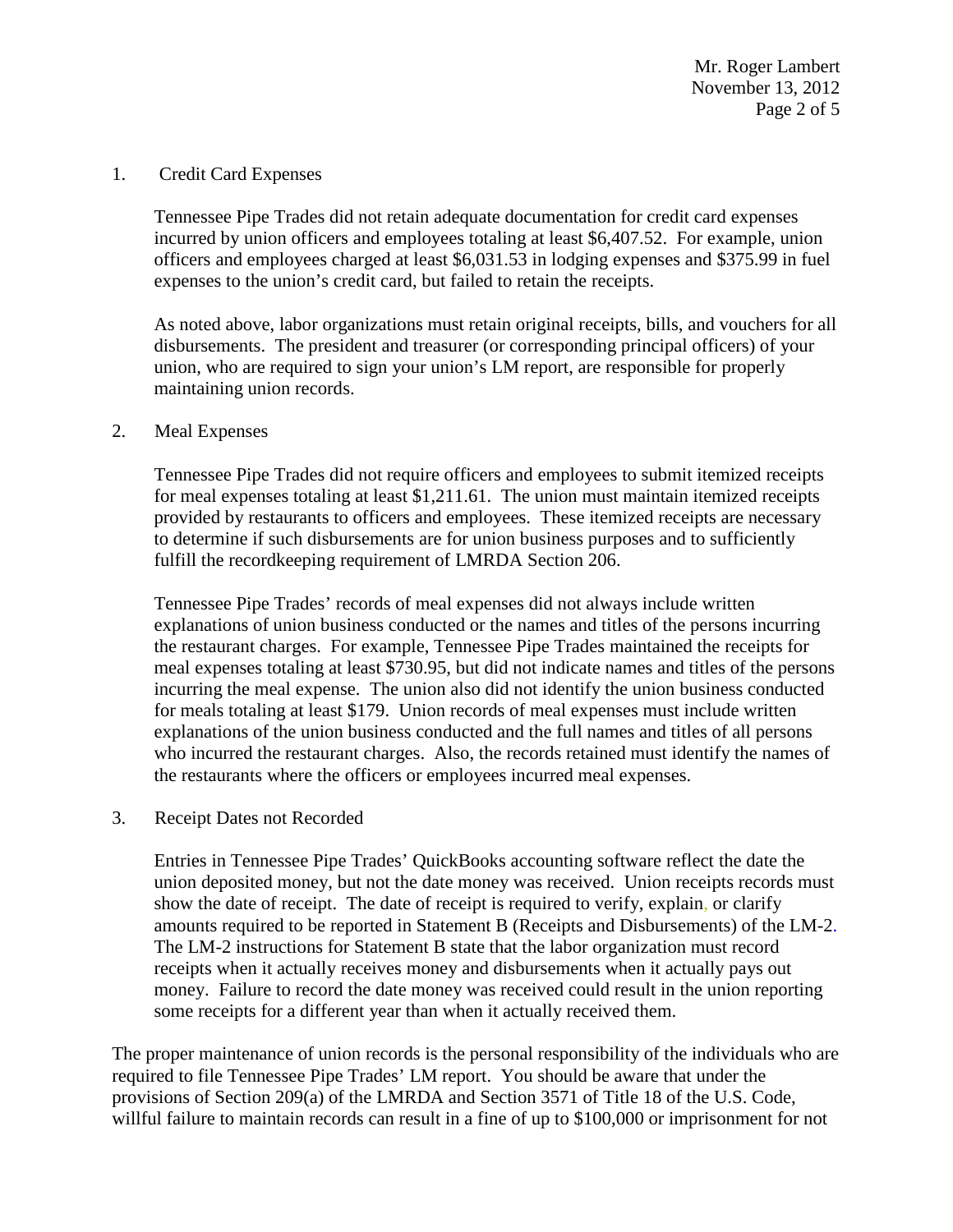Mr. Roger Lambert November 13, 2012 Page 3 of 5

more than one year, or both. Under the provisions of Section 209(c) of the LMRDA and Section 3571 of Title 18 of the U.S. Code, willful destruction or falsification of records can result in a fine of up to \$100,000 or imprisonment for not more than one year, or both. The penalties provided in Section 209(c) and Section 3571 of Title 18 apply to any person who caused the violations, not just the individuals who are responsible for filing the union's LM report.

# Reporting Violations

The audit disclosed a violation of LMRDA Section 201(b), which requires labor organizations to file annual financial reports accurately disclosing their financial condition and operations. The Labor Organization Annual Report (Form LM-2) filed by Tennessee Pipe Trades for the fiscal year ended December 31, 2011, was deficient in the following areas:

1. Disbursements to Officers and Employees

Tennessee Pipe Trades did not include some reimbursements to officers and employees/ payments to officers and employees totaling at least \$432.54 in Schedule 11 (All Officers and Disbursements to Officers) and Schedule 12 (Disbursements to Employees). It appears that the local erroneously reported these payments in Schedules 15 through 19.

The union must report in Column F of Schedules 11 and 12 (Disbursements for Official Business) direct disbursements to officers and employees for reimbursement of expenses they incurred while conducting union business. In addition, the union must report in Column F of Schedules 11 and 12 indirect disbursements made to another party (such as a credit card company) for business expenses union personnel incur. However, the union must report in Schedules 15 through 19 indirect disbursements for business expenses union personnel incur for transportation by public carrier (such as an airline) and for temporary lodging expenses while traveling on union business. The union must report in Column G (Other Disbursements) of Schedules 11 and 12 any direct or indirect disbursements to union personnel for expenses not necessary for conducting union business.

2. Cash Reconciliation

It appears that the cash figures reported in Item 25 (Cash) are not the figures according to Tennessee Pipe Trades' books after reconciliation to the bank statements. The instructions for Item 25 state that the union should obtain account balances from its books as reconciled to the balances shown on bank statements.

#### 3. Purchase of Fixed Assets

Tennessee Pipe Trades purchased a computer for \$699.98 during the audit year, but did not report the purchase in Schedule 4 (Purchase of Investments and Fixed Assets) and in Item 60 (Purchase of Investments and Fixed Assets) of the LM-2 report. The LM-2 instructions require labor organizations to report fixed assets, including those fixed assets that were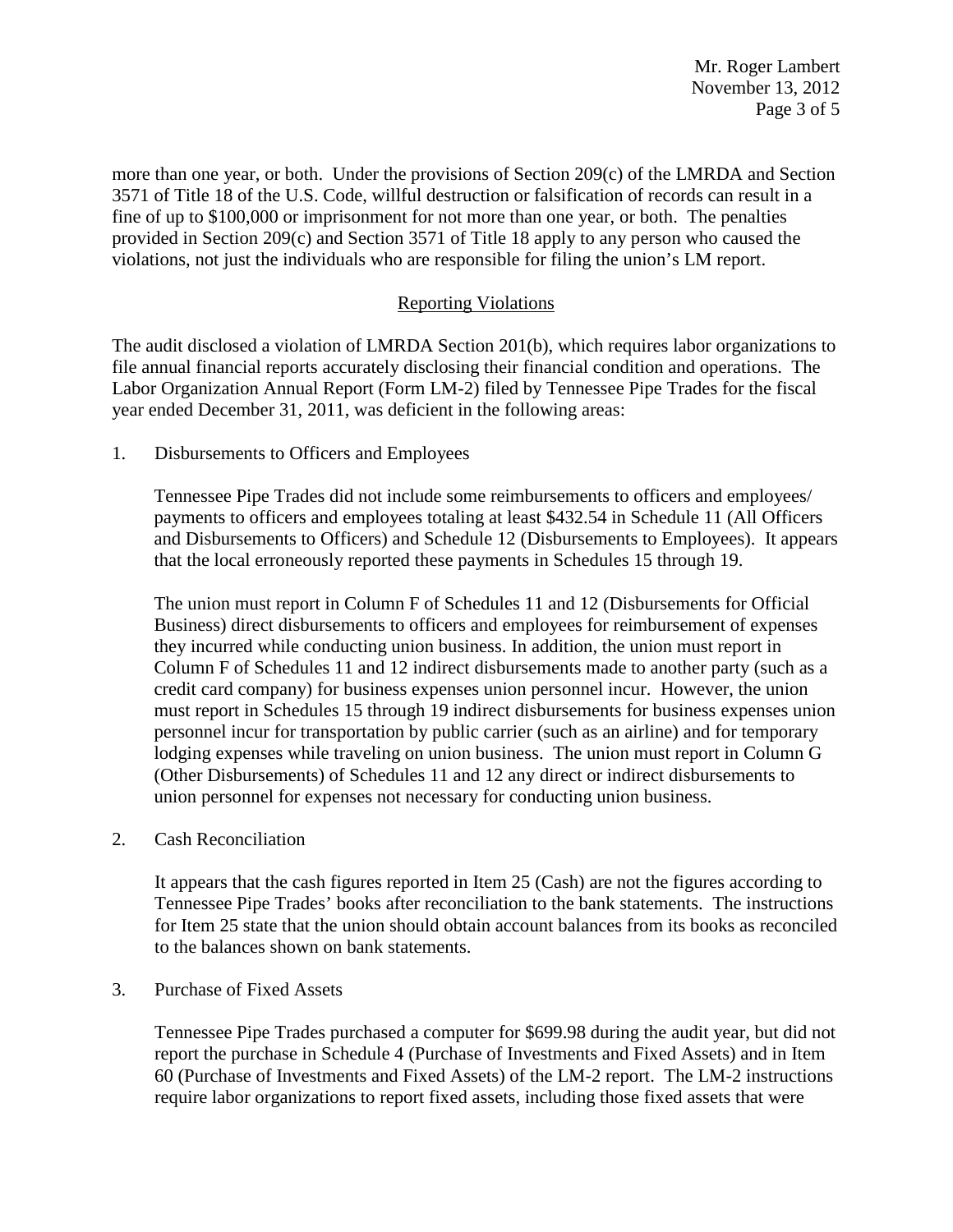expensed (that is, the cost of the asset was charged to current expenses, rather than entered on the books and periodically depreciated), during the reporting period.

4. Failure to File Bylaws

The audit disclosed a violation of LMRDA Section 201(a), which requires that a union submit a copy of its revised constitution and bylaws with its LM report when it makes changes to its constitution or bylaws. Tennessee Pipe Trades amended its constitution and bylaws in 2004, but did not file a copy with its LM report for that year. Tennessee Pipe Trades has now filed a copy of its constitution and bylaws.

I am not requiring that Tennessee Pipe Trades file an amended LM-2 report for 2011 to correct the deficient items, but Tennessee Pipe Trades has agreed to properly report the deficient items on all future reports it files with OLMS.

5. Form LM-30 (Labor Organization Officer and Employee Annual Report)

Mr. Lambert, while you were an executive board member of Tennessee Pipe Trades, the union purchased a vehicle from your dealership, Tennessee Valley Auto Sales, for \$12,500 on or about January 9, 2008. However, you did not file Form LM-30 (Labor Organization Officer and Employee Annual Report) to report the transaction.

The LMRDA requires union officers and employees to file a Form LM-30 to make public any actual or likely conflict between their personal financial interests and their obligations to the union and its members. If you, your spouse, or your minor child held an interest in or received income or other benefits from a business which meets either of the following two conditions:

- a substantial part of the business consists of buying from, selling or leasing to, or otherwise dealing with the business of a represented employer; or
- any part of the business consists of buying from, selling or leasing directly or indirectly to , or otherwise dealing with your labor organization or a trust in which your labor organization is interested.

You agreed to file a Form LM-30 for fiscal year ended December 31, 2008 no later than December 13, 2012.